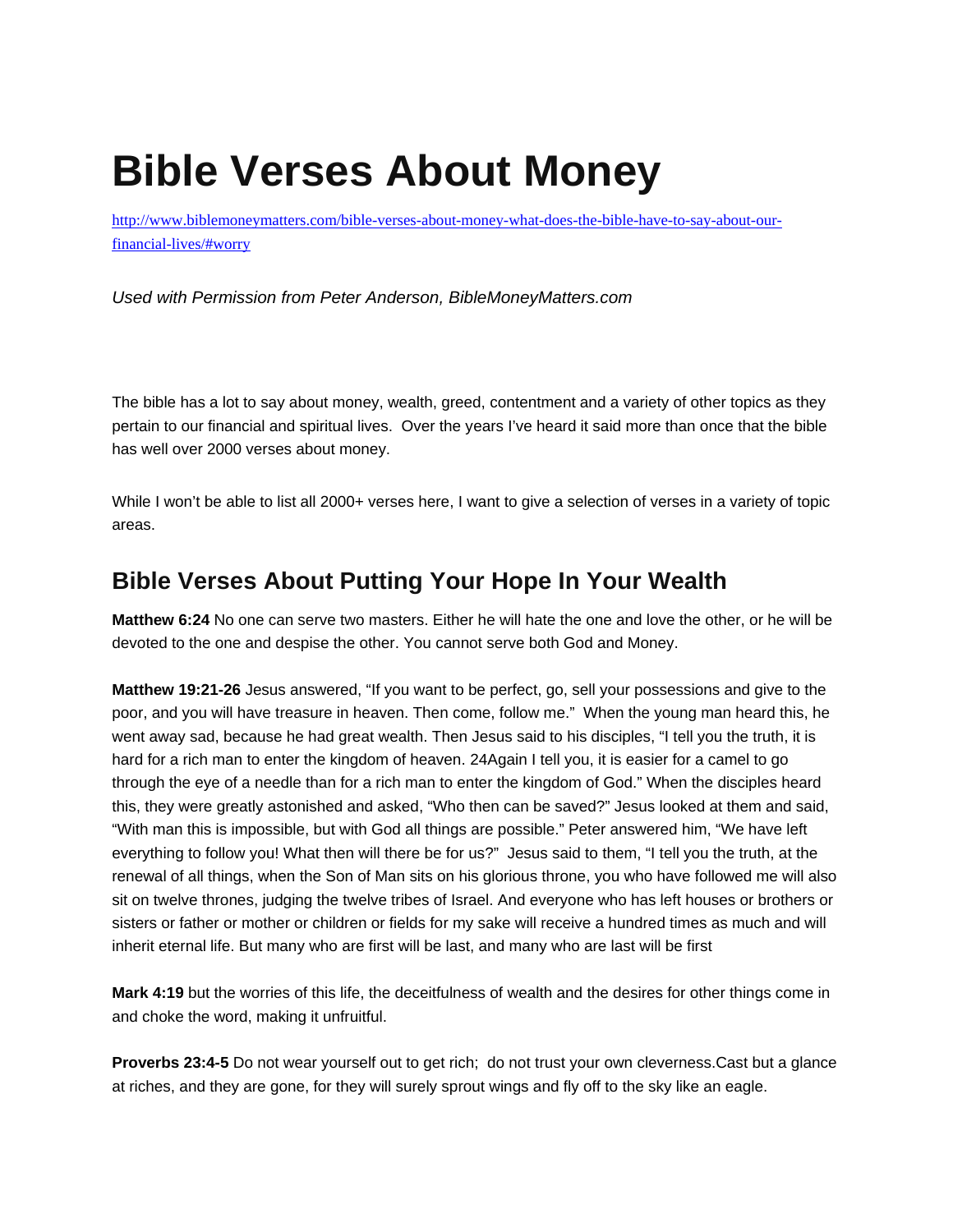**James 5:1-6** Now listen, you rich people, weep and wail because of the misery that is coming on you. Your wealth has rotted, and moths have eaten your clothes. Your gold and silver are corroded. Their corrosion will testify against you and eat your flesh like fire. You have hoarded wealth in the last days. Look! The wages you failed to pay the workers who mowed your fields are crying out against you. The cries of the harvesters have reached the ears of the Lord Almighty. You have lived on earth in luxury and self-indulgence. You have fattened yourselves in the day of slaughter.You have condemned and murdered the innocent one, who was not opposing you.

**Proverbs 11:28** He who trusts in his riches will fall, but the righteous shall flourish as the green leaf.

**Luke 8:14** The seed that fell among thorns stands for those who hear, but as they go on their way they are choked by life's worries, riches and pleasures, and they do not mature.

**Ecclesiastes 5:10** Whoever loves money never has enough; whoever loves wealth is never satisfied with their income. This too is meaningless.

**Proverbs 11:4** Wealth is worthless in the day of wrath, but righteousness delivers from death.

**1 Timothy 6:17-19** Instruct those who are rich in this present world not to be conceited or to fix their hope on the uncertainty of riches, but on God, who richly supplies us with all things to enjoy. Instruct them to do good, to be rich in good works, to be generous and ready to share, storing up for themselves the treasure of a good foundation for the future, so that they may take hold of that which is life indeed.

**1 John 2:15-17** Do not love the world nor the things in the world If anyone loves the world, the love of the Father is not in him. For all that is in the world, the lust of the flesh and the lust of the eyes and the boastful pride of life, is not from the Father, but is from the world. The world is passing away, and also its lusts; but the one who does the will of God lives forever.

**Psalms 49:10-12** For he sees that even wise men die; the stupid and the senseless alike perish and leave their wealth to others. Their inner thought is that their houses are forever and their dwelling places to all generations; they have called their lands after their own names. But man in his pomp will not endure; he is like the beasts that perish.

**Psalm 62:10** ..if riches increase, do not set your heart on them

**Luke 16:14** The Pharisees, who loved money, heard all this and were sneering at Jesus He said to them, "You are the ones who justify yourselves in the eyes of others, but *God knows your hearts*. What people value highly is detestable in God's sight."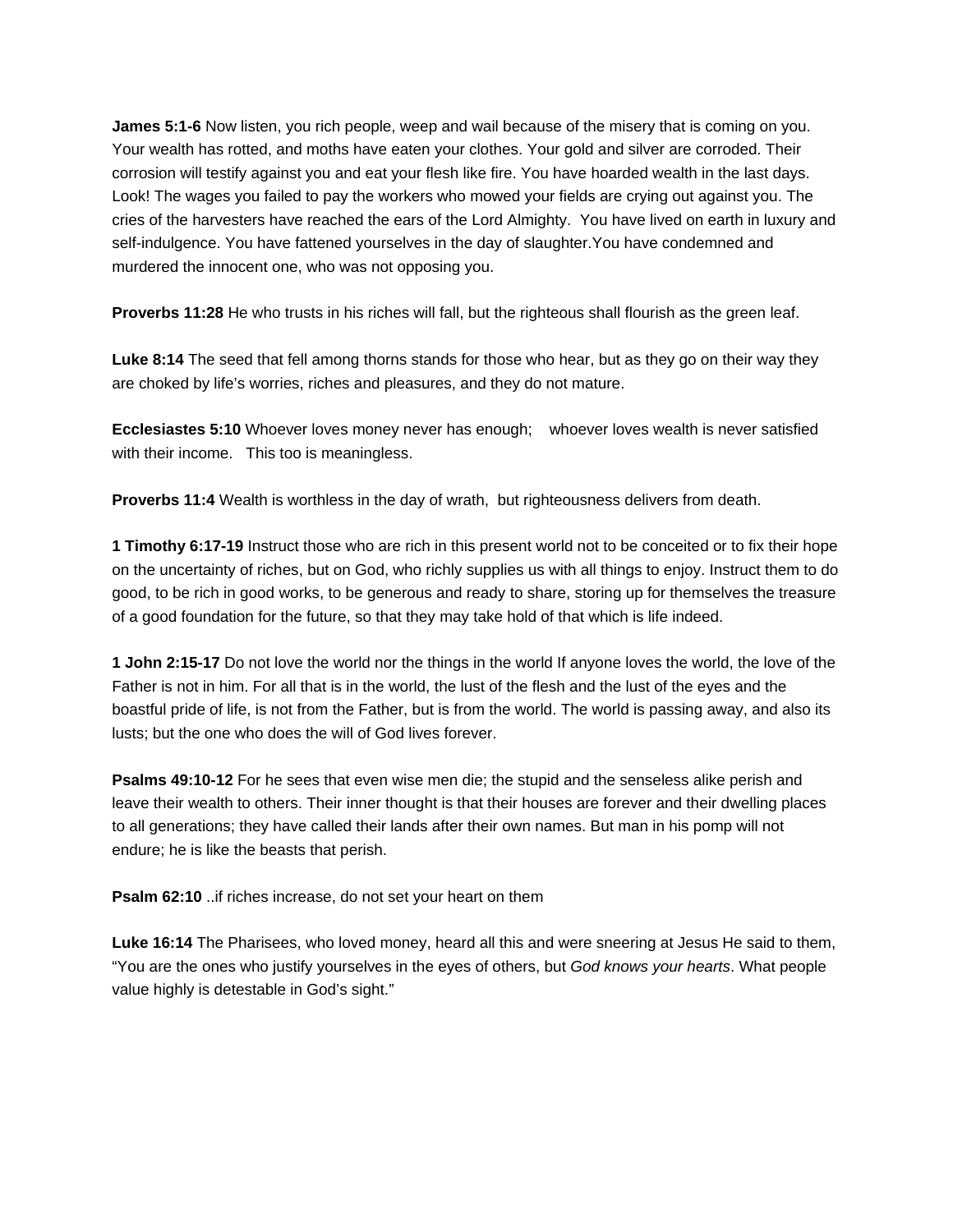# **Bible Verses About Contentment**

**Philippians 4:11-13** Not that I speak from want, for I have learned to be content in whatever circumstances I am. I know how to get along with humble means, and I also know how to live in prosperity; in any and every circumstance I have learned the secret of being filled and going hungry, both of having abundance and suffering need. I can do all things through Him who strengthens me.

**1 Timothy 6:6-12** But godliness with contentment is great gain. For we brought nothing into the world, and we can take nothing out of it. But if we have food and clothing, we will be content with that. People who want to get rich fall into temptation and a trap and into many foolish and harmful desires that plunge men into ruin and destruction. For the love of money is a root of all kinds of evil. Some people, eager for money, have wandered from the faith and pierced themselves with many griefs. But you, man of God, flee from all this, and pursue righteousness, godliness, faith, love, endurance and gentleness. Fight the good fight of the faith. Take hold of the eternal life to which you were called when you made your good confession in the presence of many witnesses.

**2 Cor. 12:9-10** "And He has said to me, "My grace is sufficient for you, for power is perfected in weakness" …Therefore I am well content with weaknesses, with insults, with distresses, with persecutions, with difficulties, for Christ's sake; for when I am weak, then I am strong."

**Romans 8:28** And we know that in all things God works for the good of those who love him, who have been called according to his purpose.

**Job 36:11** If they obey and serve him, they will spend the rest of their days in prosperity and their years in contentment.

**Proverbs 19:23** The fear of the LORD leads to life; then one rests content, untouched by trouble.

# **Bible Verses About Giving**

**2 Corinthians 9:7** Each man should give what he has decided in his heart to give, not reluctantly or under compulsion, for God loves a cheerful giver.

**1 Corinthians 13:3** If I give all I possess to the poor and surrender my body to the flames, but have not love, I gain nothing.

**Luke 6:32-35** "If you love those who love you, what credit is that to you? Even 'sinners' love those who love them. And if you do good to those who are good to you, what credit is that to you? Even 'sinners' do that. And if you lend to those from whom you expect repayment, what credit is that to you? Even 'sinners' lend to 'sinners,' expecting to be repaid in full. But love your enemies, do good to them, and lend to them without expecting to get anything back. Then your reward will be great, and you will be sons of the Most High, because he is kind to the ungrateful and wicked.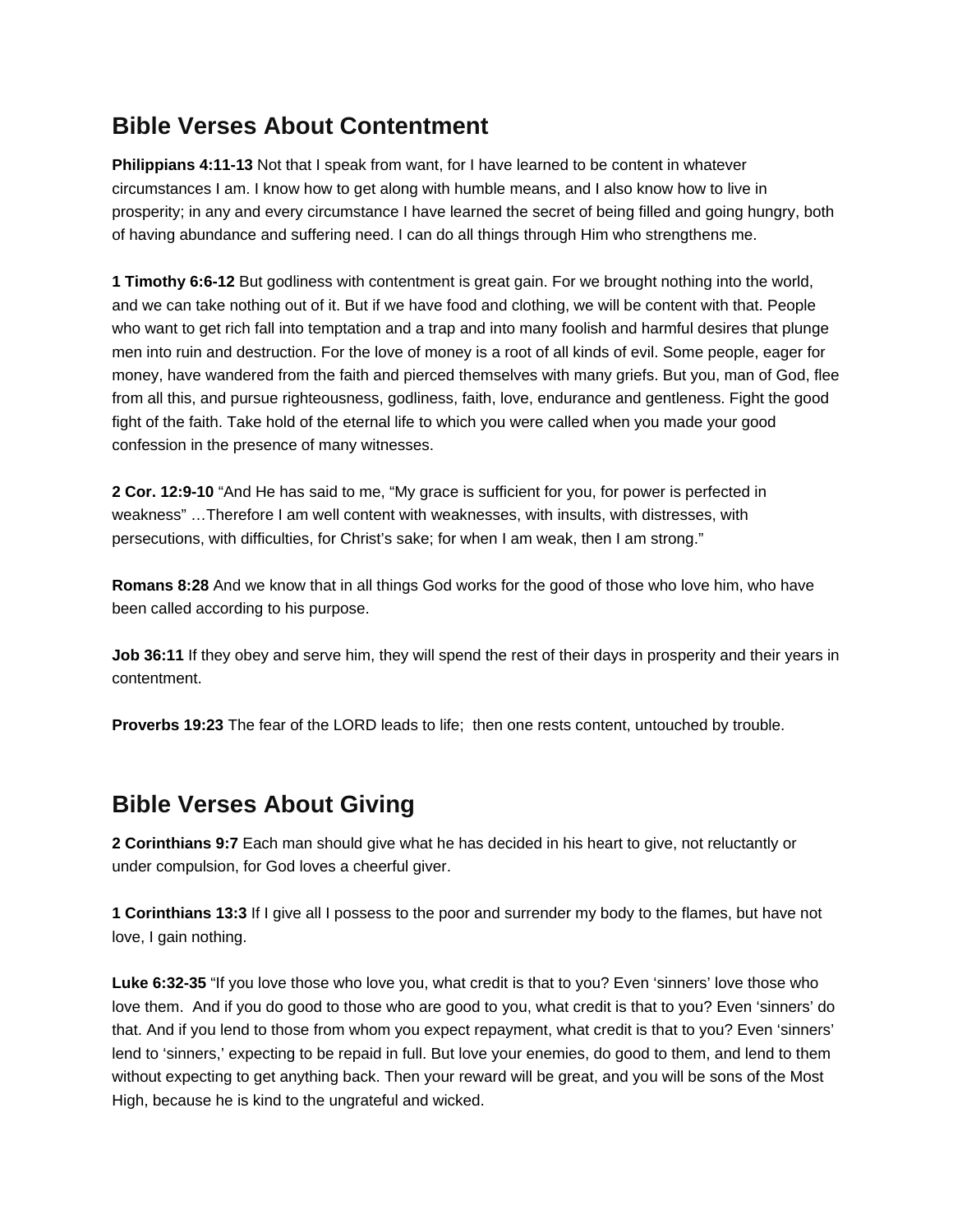**Proverbs 3:27** Do not withhold good from those to whom it is due, when it is in your power to do it.

**Proverbs 22:9** The generous will themselves be blessed, for they share their food with the poor.

**Matthew 6:2-5** "So when you give to the needy, do not announce it with trumpets, as the hypocrites do in the synagogues and on the streets, to be honored by others. Truly I tell you, they have received their reward in full. 3 But when you give to the needy, do not let your left hand know what your right hand is doing, 4 so that your giving may be in secret. Then your Father, who sees what is done in secret, will reward you.

**Deuteronomy 16:17** Each of you must bring a gift in proportion to the way the LORD your God has blessed you.

**Proverbs 21:26** All day long he craves for more, but the righteous give without sparing.

**Proverbs 14:31** Whoever oppresses the poor shows contempt for their Maker, but whoever is kind to the needy honors God.

#### **Bible Verses About Greed**

**Proverbs 15:27** He who is greedy for gain troubles his own house, but he who hates bribes will live.

**Proverbs 1:19** So are the ways of everyone who is greedy for gain. It takes away the life of its owners.

**1 Corinthians 5:11** But now I am writing you that you must not associate with anyone who calls himself a brother but is sexually immoral or greedy, an idolater or a slanderer, a drunkard or a swindler. With such a man do not even eat.

**Ecclesiastes 5:10** As goods increase, so do those who consume them. And what benefit are they to the owners except to feast their eyes on them?

**Proverbs 28:22** A stingy man is eager to get rich and is unaware that poverty awaits him.

**Proverbs 28:25** A greedy man stirs up dissension, but he who trusts in the LORD will prosper

**Mark 8:36** What good is it for a man to gain the whole world, yet forfeit his soul?

**Luke 12:15** Then he said to them, "Watch out! Be on your guard against all kinds of greed; a man's life does not consist in the abundance of his possessions."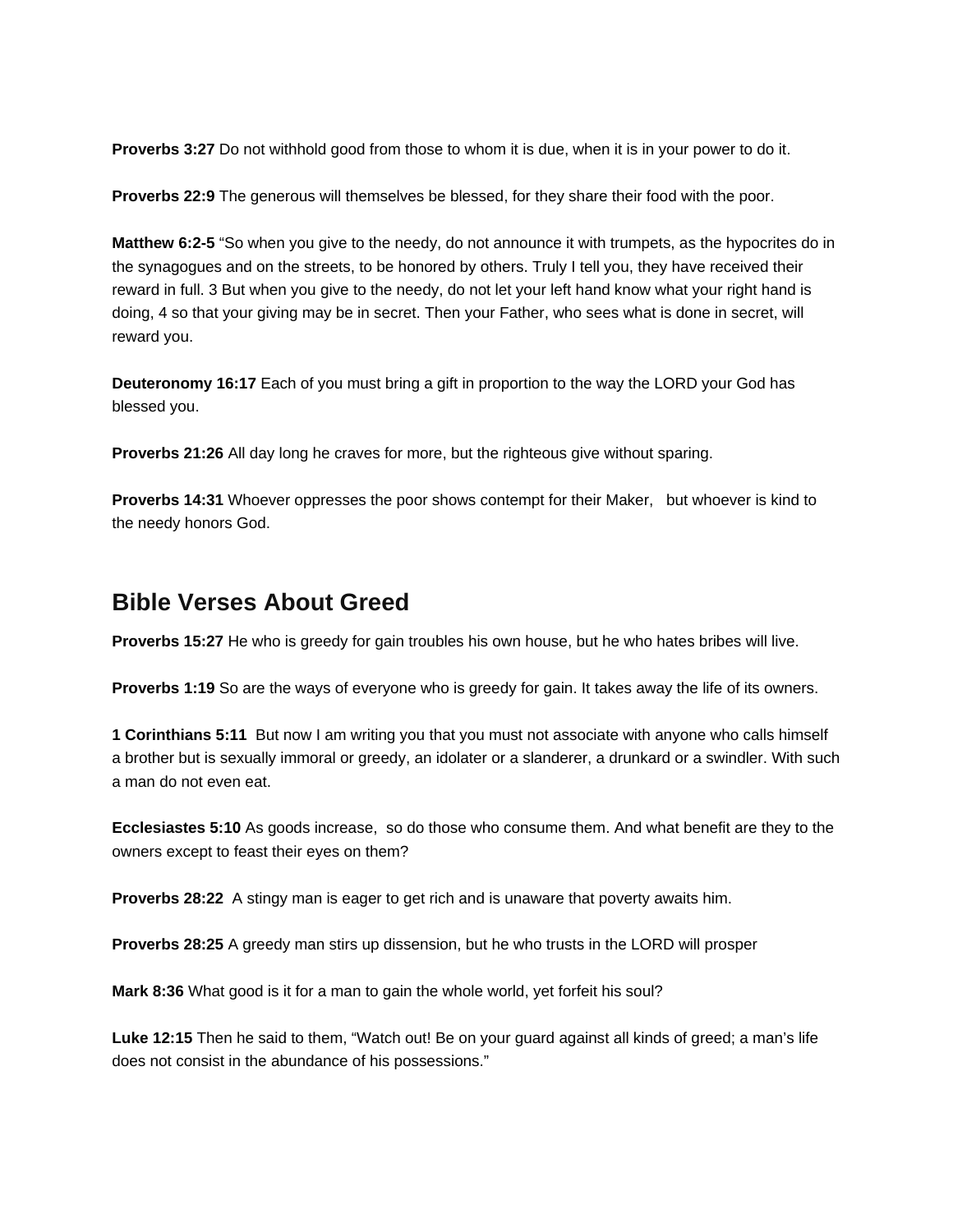**1 Corinthians 6:10** nor thieves nor the greedy nor drunkards nor slanderers nor swindlers will inherit the kingdom of God.

**Ephesians 5:5** For of this you can be sure: No immoral, impure or greedy person-such a man is an idolater-has any inheritance in the kingdom of Christ and of God

**1 Thessalonians 2:5** You know we never used flattery, nor did we put on a mask to cover up greed-God is our witness.

**1 Peter 5:2** Be shepherds of God's flock that is under your care, serving as overseers-not because you must, but because you are willing, as God wants you to be; not greedy for money, but eager to serve;

#### **Bible Verses About Debt**

**Romans 13:8** Let no debt remain outstanding except the continuing debt to love on another..

**Proverbs 22:7** The rich rules over the poor, and the borrower is the slave of the lender.

**Psalm 37:21** The wicked borrows and does not repay, But the righteous shows mercy and gives.

**Matthew 5:42** Give to him who asks you, and from him who wants to borrow from you do not turn away.

**Luke 6:35** But love your enemies, do good, and lend, hoping for nothing in return; and your reward will be great, and you will be sons of the Most High.

**Matthew 6:24** No one can serve two masters, for either he will hate the one and love the other, or he will be devoted to the one and despise the other. You cannot serve God and money.

**Romans 13:8** Owe no one anything except to love one another, for he who loves another has fulfilled the law.

**Proverbs 22:26–27** Do not be one of those who shakes hands in a pledge, one of those who is surety for debts; if you have nothing with which to pay, why should he take away your bed from under you?

### **Bible Verses About Being Ethical And Not Cheating Others**

**Proverbs 13:11** Dishonest money dwindles away, but whoever gathers money little by little makes it grow.

**Proverbs 22:16** Whoever oppresses the poor for his own increase and whoever gives to the rich, both come to poverty.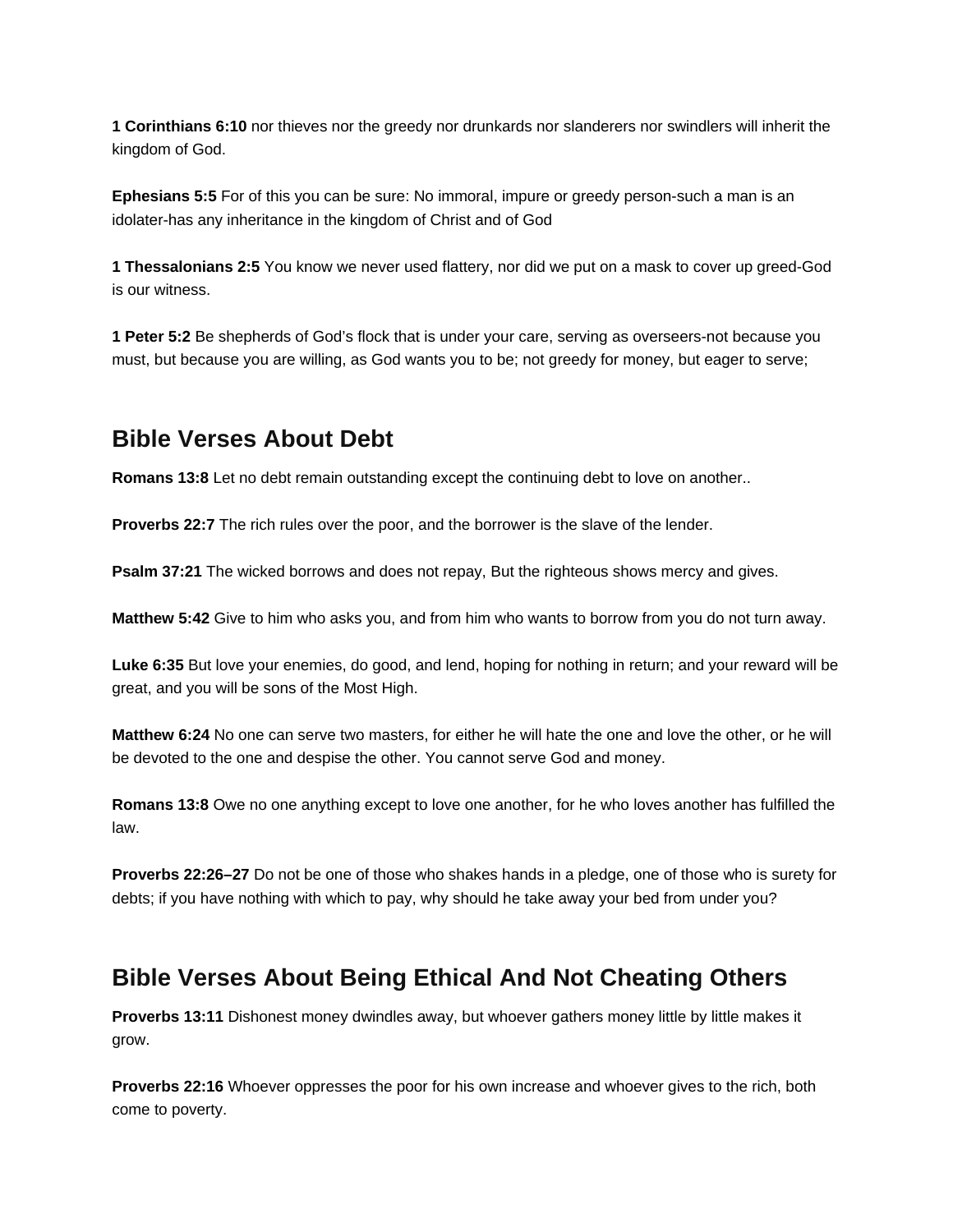**Proverbs 12:2** Good people obtain favor from the LORD, but he condemns those who devise wicked schemes.

**Proverbs 22:1** A good name is to be chosen rather than great riches, loving favor rather than silver and gold.

**Proverbs 12:22** The LORD detests lying lips, but he delights in people who are trustworthy.

**Proverbs 28:8** Whoever increases wealth by taking interest or profit from the poor amasses it for another, who will be kind to the poor.

**James 5:4-6** Look! The wages you failed to pay the workers who mowed your fields are crying out against you. The cries of the harvesters have reached the ears of the Lord Almighty. You have lived on earth in luxury and self-indulgence. You have fattened yourselves in the day of slaughter. You have condemned and murdered the innocent one, who was not opposing you.

**Proverbs 29:27** An unjust man is an abomination to the just: and he that is upright in the way is abomination to the wicked.

**1 Thessalonians 4:6-7** and that in this matter no one should wrong or take advantage of a brother or sister. The Lord will punish all those who commit such sins, as we told you and warned you before. For God did not call us to be impure, but to live a holy life.

**Proverbs 20:10** False weights and measures— the LORD detests them both.

**Proverbs 13:22** A good person leaves an inheritance for their children's children, but a sinner's wealth is stored up for the righteous.

## **Bible Verses About Working Hard And Laziness**

**Proverbs 10:4** Lazy hands make for poverty, but diligent hands bring wealth.

**Colossians 3:23** And whatever you do, do it heartily, as to the Lord and not to men.

**Proverbs 12:24** Diligent hands will rule, but laziness ends in forced labor.

**Proverbs 12:11** Those who work their land will have abundant food, but those who chase fantasies have no sense.

**Proverbs 14:23** All hard work brings a profit, but mere talk leads only to poverty.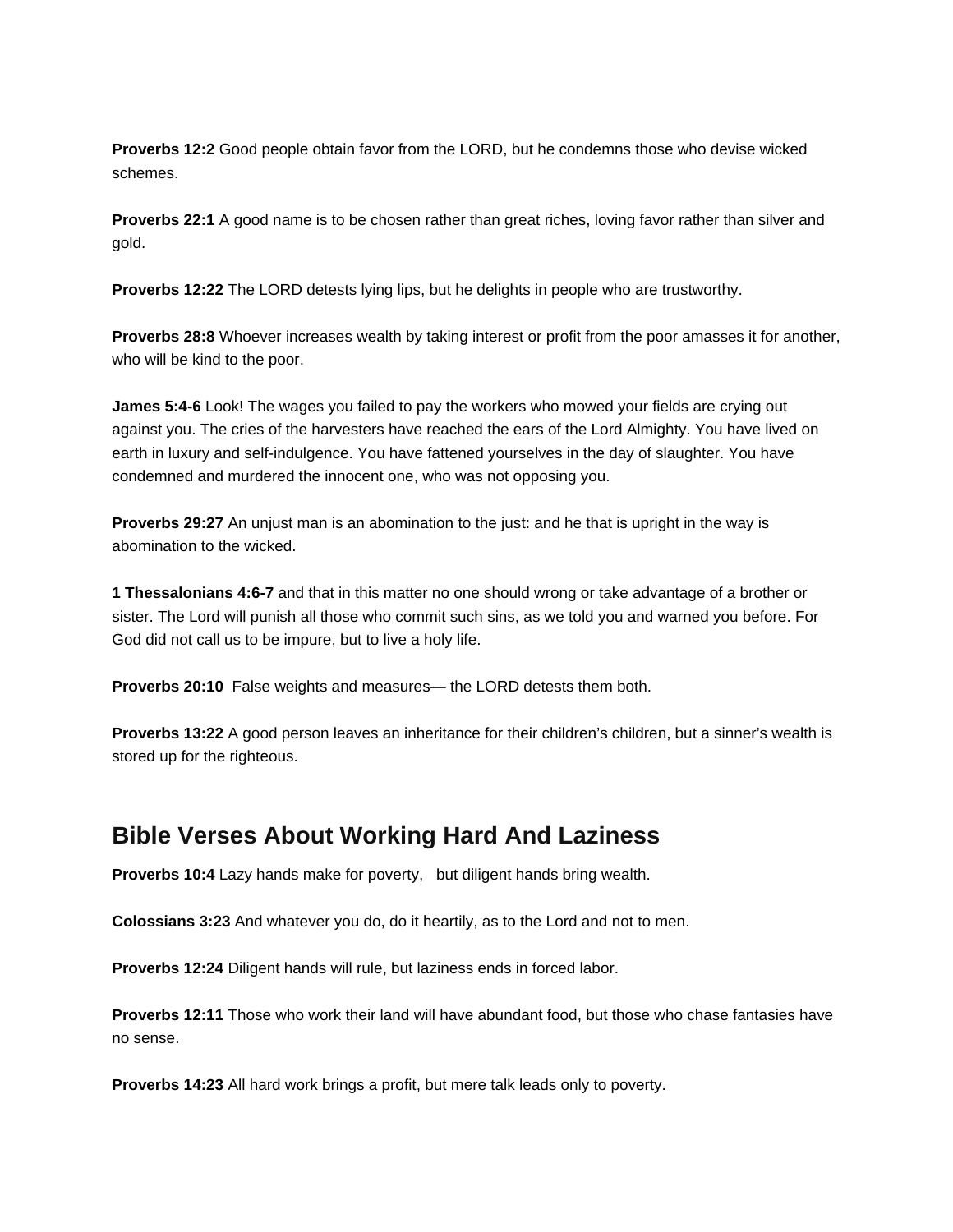**Proverbs 12:27** The lazy do not roast any game, but the diligent feed on the riches of the hunt.

**Proverbs 13:4** A sluggard's appetite is never filled, but the desires of the diligent are fully satisfied.

#### **Bible Verses About The Need For Rest**

**Exodus 23:12** Six days you are to do your work, but on the seventh day you shall cease from labor so that your ox and your donkey may rest, and the son of your female slave, as well as your stranger, may refresh themselves.

**Psalm 127:2** In vain you rise early and stay up late,toiling for food to eat— for he grants sleep to those he loves.

**Genesis 2:2-3** By the seventh day God had finished the work he had been doing; so on the seventh day he rested from all his work.Then God blessed the seventh day and made it holy, because on it he rested from all the work of creating that he had done.

**Matthew 11:28-30** Come to me, all who labor and are heavy laden, and I will give you rest. Take my yoke upon you, and learn from me, for I am gentle and lowly in heart, and you will find rest for your souls. For my yoke is easy, and my burden is light.

## **Bible Verses About Planning Ahead**

**Proverbs 13:16** A wise man thinks ahead; a fool doesn't, and even brags about it!

**Luke 14:28-30** "For which of you, intending to build a tower, does not sit down first and count the cost, whether he has enough to finish it—lest, after he has laid the foundation, and is not able to finish, all who see it begin to mock him, saying 'This man began to build and was not able to finish'?"

**Proverbs 6:6-8** Go to the ant, you sluggard; consider its ways and be wise! It has no commander, no overseer or ruler,yet it stores its provisions in summer and gathers its food at harvest.

**Proverbs 16: 9** In their hearts humans plan their course, but the LORD establishes their steps.

**Proverbs 27:23** Be diligent to know the state of your flocks, and attend to your herds.

**Proverbs 14:29** He who is impulsive exalts folly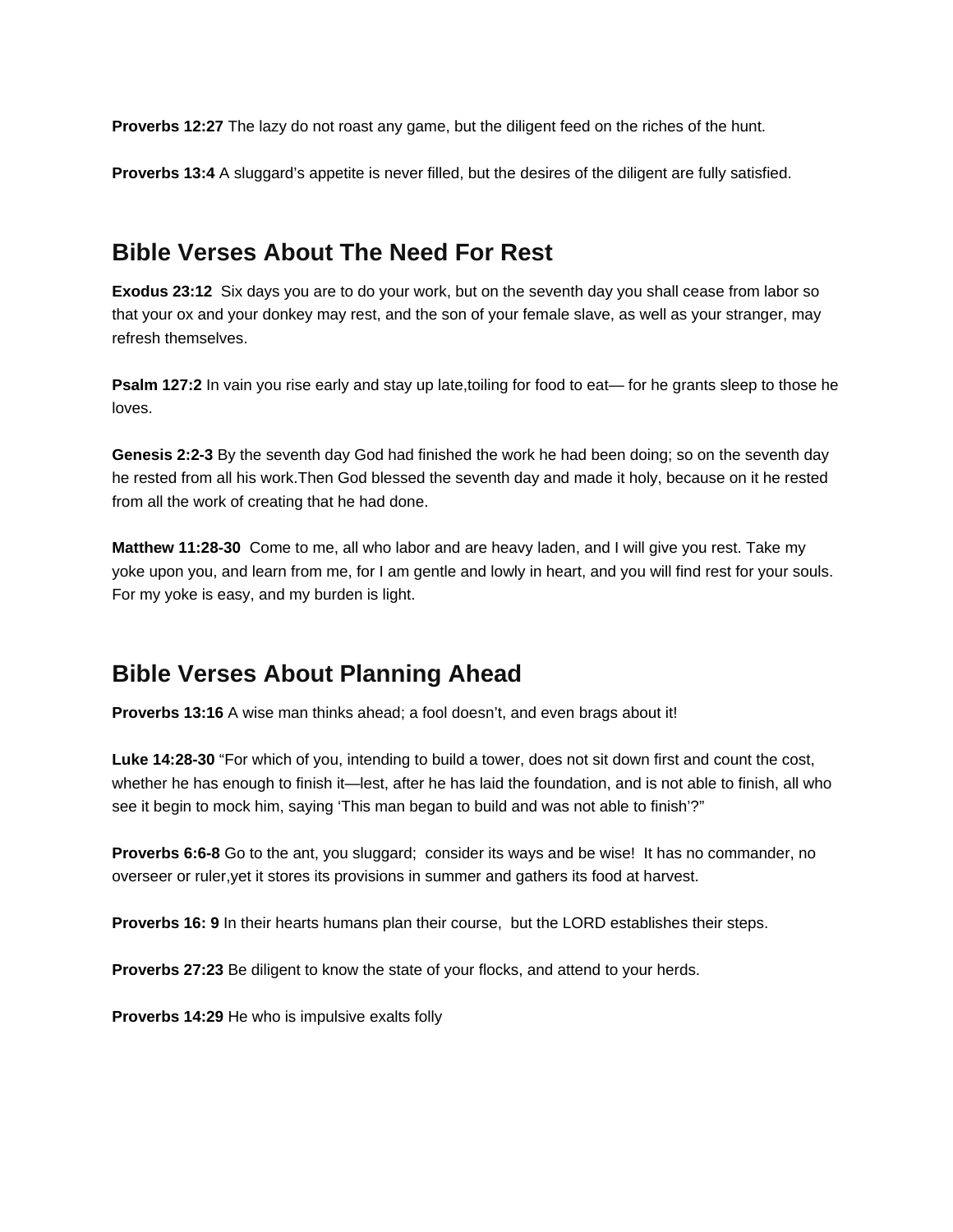## **Bible Verses About Saving**

**Proverbs 21:20** The wise store up choice food and olive oil, but fools gulp theirs down.

**Proverbs 21:5** The plans of the diligent lead to profit as surely as haste leads to poverty.

**Genesis 41:34-36** Let Pharaoh appoint commissioners over the land to take a fifth of the harvest of Egypt during the seven years of abundance. They should collect all the food of these good years that are coming and store up the grain under the authority of Pharaoh, to be kept in the cities for food. This food should be held in reserve for the country, to be used during the seven years of famine that will come upon Egypt, so that the country may not be ruined by the famine.

**1 Corinthians 16:2** On the first day of every week, each one of you should set aside a sum of money in keeping with your income, saving it up, so that when I come no collections will have to be made.

**Proverbs 27:12** The prudent see danger and take refuge, but the simple keep going and pay the penalty.

**Proverbs 30:24-25** Four things on earth are small, yet they are extremely wise: Ants are creatures of little strength, yet they store up their food in the summer;

## **Bible Verses About Stewardship**

**1 Timothy 6:17-19** Command those who are rich in this present world not to be arrogant nor to put their hope in wealth, which is so uncertain, but to put their hope in God, who richly provides us with everything for our enjoyment. Command them to do good, to be rich in good deeds, and to be generous and willing to share. In this way they will lay up treasure for themselves as a firm foundation for the coming age, so that they may take hold of the life that is truly life.

**Romans 14:8** For if we live, we live for the Lord, or if we die, we die for the Lord; therefore whether we live or die, we are the Lord's.

**Matthew 25:14-30** Again, it will be like a man going on a journey, who called his servants and entrusted his wealth to them. To one he gave five bags of gold, to another two bags, and to another one bag, each according to his ability. Then he went on his journey. The man who had received five bags of gold went at once and put his money to work and gained five bags more. So also, the one with two bags of gold gained two more. But the man who had received one bag went off, dug a hole in the ground and hid his master's money. After a long time the master of those servants returned and settled accounts with them. The man who had received five bags of gold brought the other five. 'Master,' he said, 'you entrusted me with five bags of gold. See, I have gained five more.'"His master replied, 'Well done, good and faithful servant! You have been faithful with a few things; I will put you in charge of many things. Come and share your master's happiness!' The man with two bags of gold also came. 'Master,' he said, 'you entrusted me with two bags of gold; see, I have gained two more.' His master replied, 'Well done, good and faithful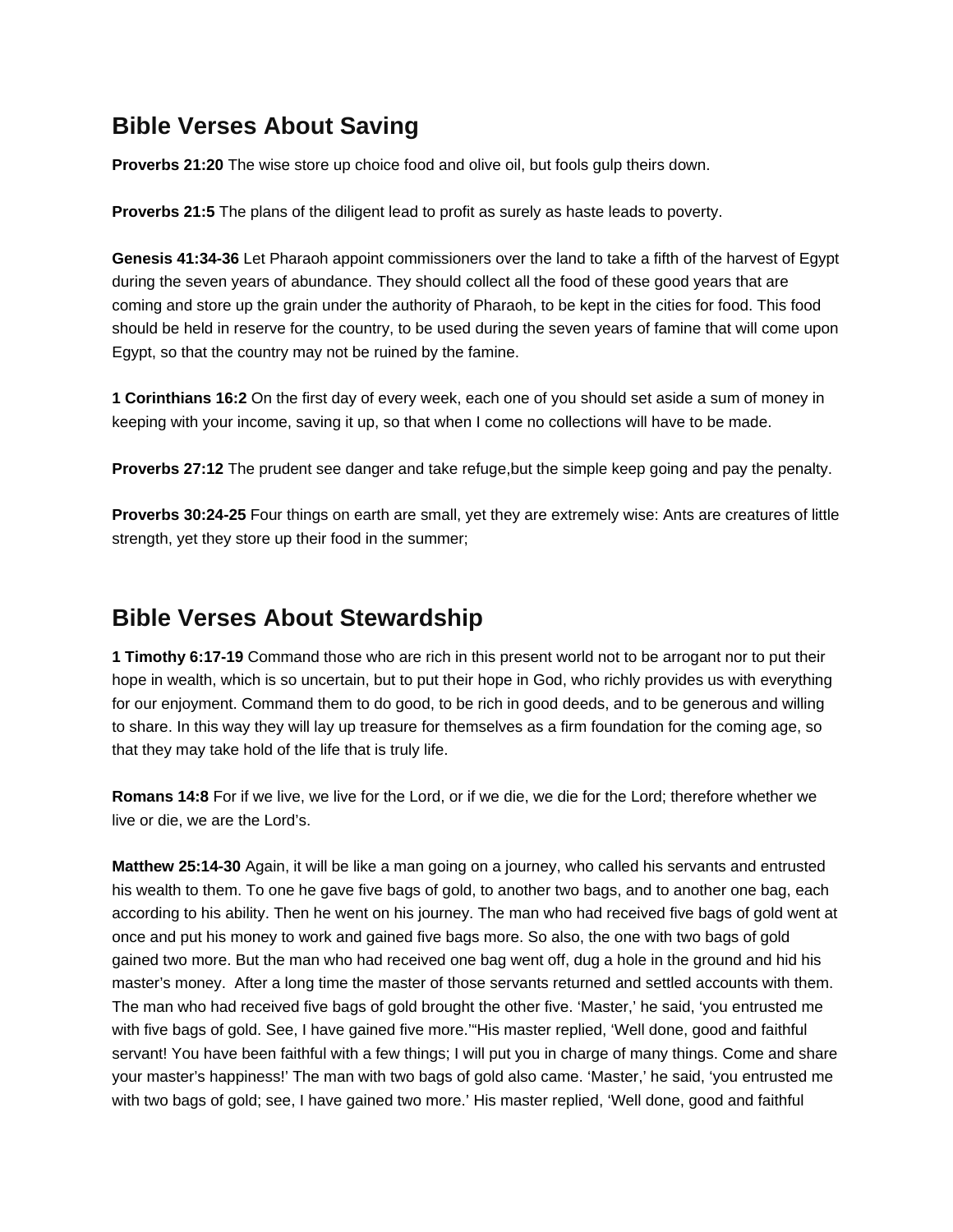servant! You have been faithful with a few things; I will put you in charge of many things. Come and share your master's happiness!' Then the man who had received one bag of gold came. 'Master,' he said, 'I knew that you are a hard man, harvesting where you have not sown and gathering where you have not scattered seed. So I was afraid and went out and hid your gold in the ground. See, here is what belongs to you.'His master replied, 'You wicked, lazy servant! So you knew that I harvest where I have not sown and gather where I have not scattered seed? Well then, you should have put my money on deposit with the bankers, so that when I returned I would have received it back with interest.'So take the bag of gold from him and give it to the one who has ten bags. For whoever has will be given more, and they will have an abundance. Whoever does not have, even what they have will be taken from them. And throw that worthless servant outside, into the darkness, where there will be weeping and gnashing of teeth.'

**Luke 12:47-48** The servant who knows the master's will and does not get ready or does not do what the master wants will be beaten with many blows. 48 But the one who does not know and does things deserving punishment will be beaten with few blows. From everyone who has been given much, much will be demanded; and from the one who has been entrusted with much, much more will be asked.

#### **Bible Verses About Seeking Godly Guidance And Wisdom**

**Proverbs 12: 1** Whoever loves discipline loves knowledge, but whoever hates correction is stupid.

**Proverbs 22:6** Train up a child in the way he should go, and when he is old he will not depart from it.

**Proverbs 13:13** Whoever scorns instruction will pay for it, but whoever respects a command is rewarded.

**Proverbs 12:15** The way of fools seems right to them, but the wise listen to advice.

**Proverbs 1:5** A wise man will hear and increase learning, and a man of understanding will attain wise counsel.

**Proverbs 13:1** A wise son heeds his father's instruction, but a mocker does not respond to rebukes.

**Proverbs 13:18** Whoever disregards discipline comes to poverty and shame, but whoever heeds correction is honoured.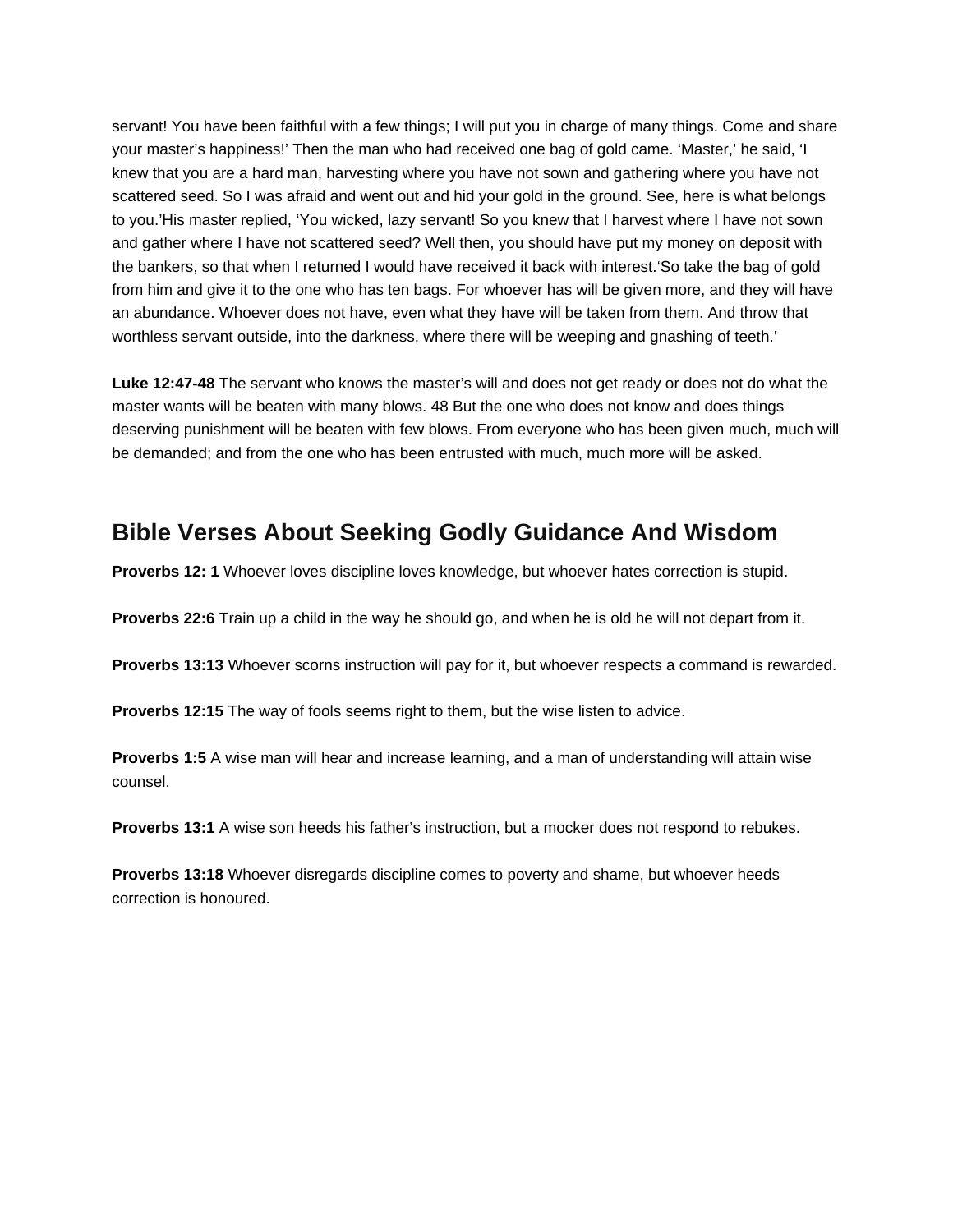# **Bible Verses About Trusting In God's Provision**

**Philippians 4:19** And my God will supply all your needs according to His riches in glory in Christ Jesus.

**Matthew 6:25, 33** Do not worry then, saying, 'What will we eat?' or 'What will we drink?' or 'What will we wear for clothing?' For the Gentiles eagerly seek all these things; for your heavenly Father knows that you need all these things. But seek first His kingdom and His righteousness, and all these things will be added to you.

**1 Peter 5:6-7** Therefore humble yourselves under the mighty hand of God, that He may exalt you at the proper time, casting all your anxiety on Him, because He cares for you.

**Matthew 6:26** Look at the birds of the air; they do not sow or reap or store away in barns, and yet your heavenly Father feeds them. Are you not much more valuable than they?

**Luke 12:7** Indeed, the very hairs of your head are all numbered. Do not fear; you are more valuable than many sparrows.

**Luke 12:28** If that is how God clothes the grass of the field, which is here today, and tomorrow is thrown into the fire, how much more will he clothe you—you of little faith!

**2 Corinthians 9:8** And God is able to make all grace abound to you, so that always having all sufficiency in everything; you may have an abundance for every good deed;

**Romans 8:32** He who did not spare his own Son, but gave him up for us all—how will he not also, along with him, graciously give us all things?

**Deuteronomy 8:18** But remember the LORD your God, for it is he who gives you the ability to produce wealth, and so confirms his covenant, which he swore to your ancestors, as it is today.

**James 1:17** Every good and perfect gift is from above, coming down from the Father of the heavenly lights, who does not change like shifting shadows.

**Psalm 37:4** Take delight in the LORD, and he will give you the desires of your heart.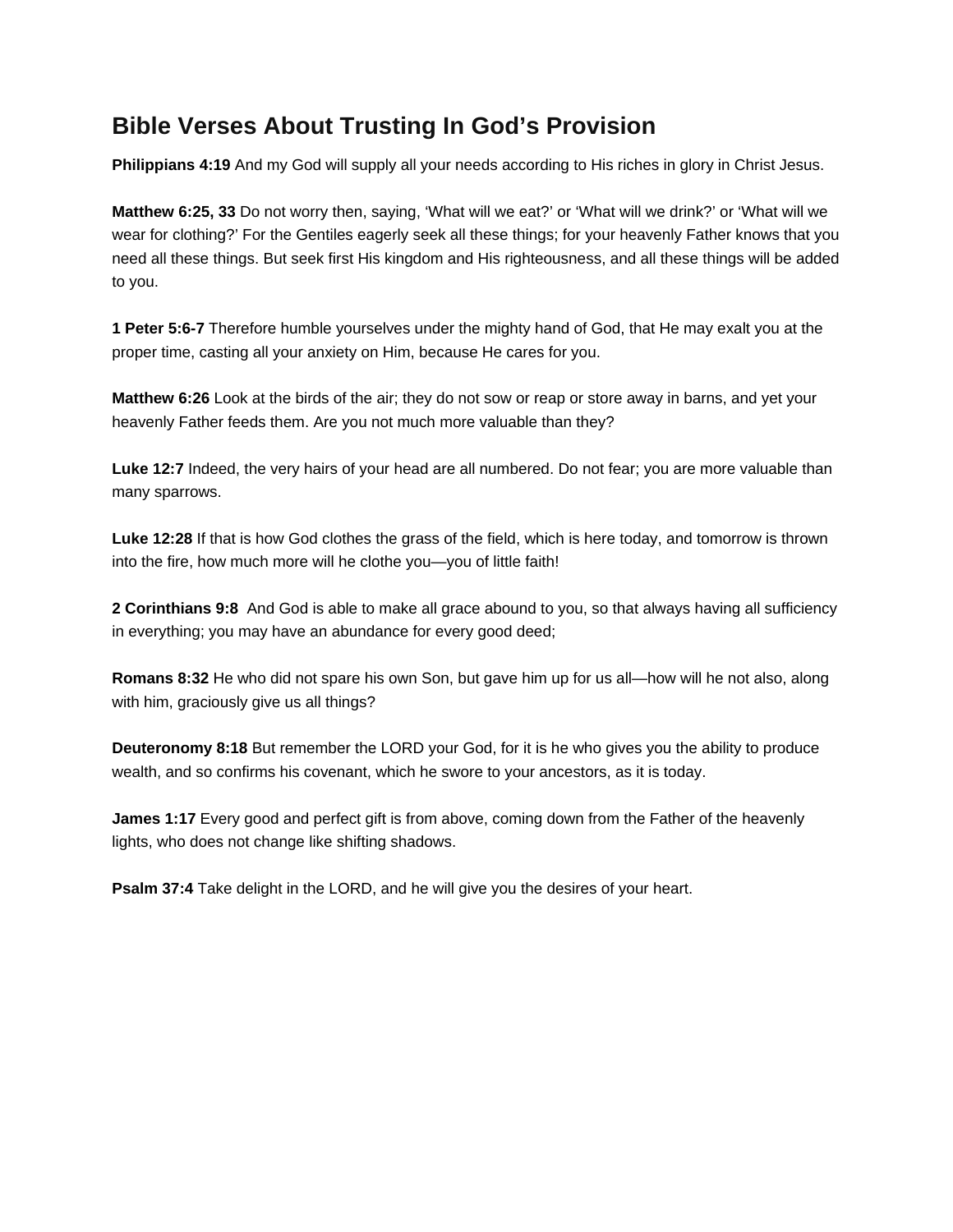## **Bible Verses About Worry**

**Matthew 6:25-26** "Therefore I tell you, do not worry about your life, what you will eat or drink; or about your body, what you will wear. Is not life more than food, and the body more than clothes? 26 Look at the birds of the air; they do not sow or reap or store away in barns, and yet your heavenly Father feeds them. Are you not much more valuable than they?"

**Hebrews 13:6** So we say with confidence, "The Lord is my helper; I will not be afraid. What can mere mortals do to me?"

**Matthew 6:34** Therefore do not worry about tomorrow, for tomorrow will worry about itself. Each day has enough trouble of its own.

**Philippians 4:6** Be anxious for nothing, but in everything by prayer and supplication with thanksgiving let your requests be made known to God.

**1 Peter 5:7** Cast all your anxiety on him because he cares for you.

**John 14:27** Peace I leave with you; my peace I give you. I do not give to you as the world gives. Do not let your hearts be troubled and do not be afraid.

**Luke 12:25** And which of you by being anxious can add a single hour to his span of life?

**Psalm 56:3** When I am afraid, I put my trust in you.

**Proverbs 3:5-6** Trust in the LORD with all your heart, and do not lean on your own understanding. In all your ways acknowledge him, and he will make straight your paths.

## **Bible Verses About True Wealth In Christ**

**Luke 16:10-12** Whoever can be trusted with very little can also be trusted with much, and whoever is dishonest with very little will also be dishonest with much. So if you have not been trustworthy in handling worldly wealth, *who will trust you with true riches*? And if you have not been trustworthy with someone else's property, who will give you property of your own?

**Matthew 6:21** For where your treasure is, there your heart will be also.

**John 3:16** For God so loved the world that he gave his one and only Son, that whoever believes in him shall not perish but have eternal life.

**Ephesians 1:17-21** I keep asking that the God of our Lord Jesus Christ, the glorious Father, may give you the Spirit of wisdom and revelation, so that you may know him better. I pray that the eyes of your